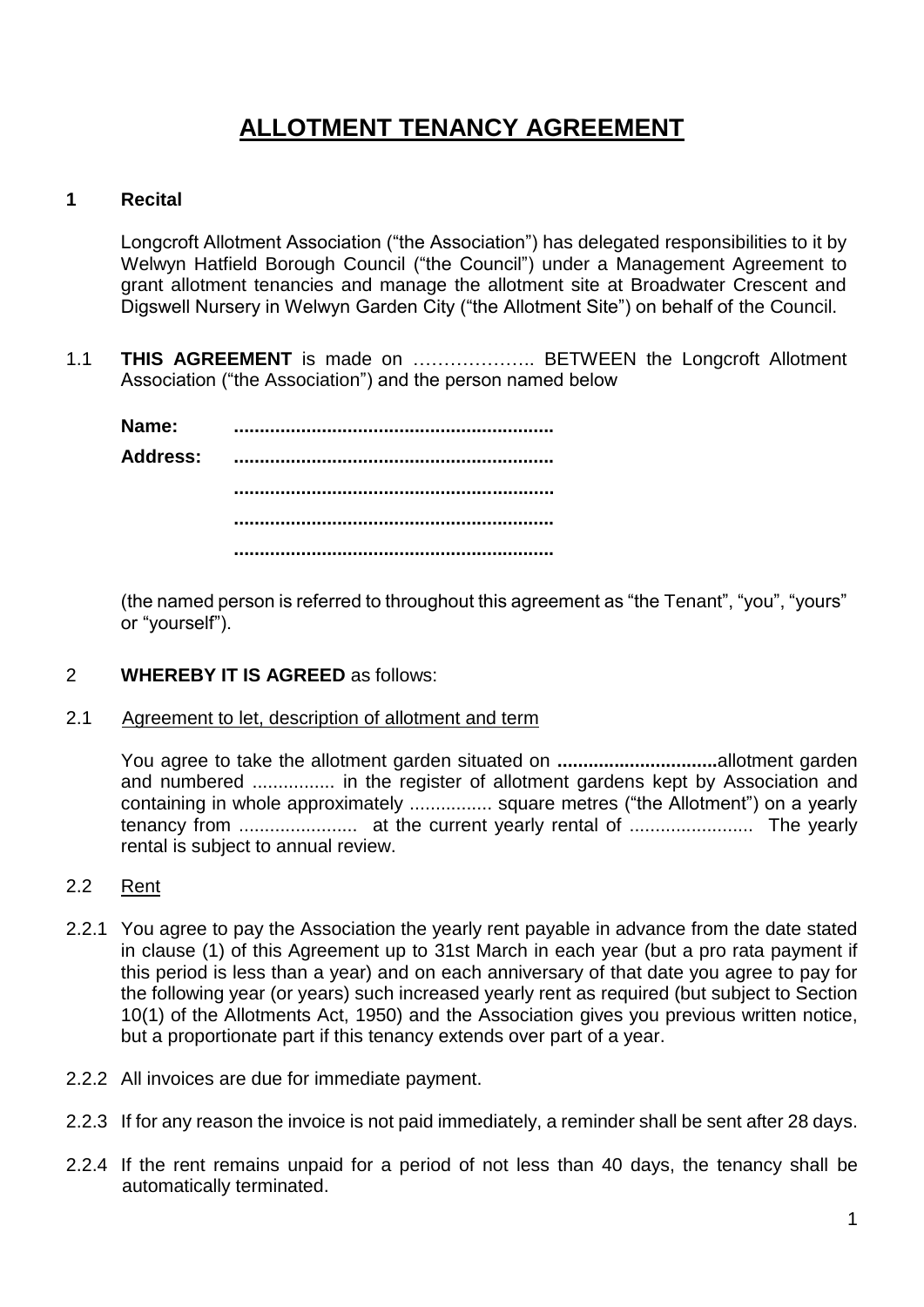2.2.5 The rent currently in force will be subject to annual review by the Association.

# **3 Details of the tenancy**

 The tenancy is subject to the Allotment Acts 1908 and 1950 and also the following conditions. You agree with the Association to observe and perform the conditions set out below:

## 3.1 Alienation

3.1.1 The Tenant shall not sublet or assign or part with possession of any part of the Allotment. Should the Allotment become too large to manage easily arrangements can be made to sub divide the Allotment and sign a new lease. It shall be noted here that sharing an Allotment with someone else does not confer any rights to that person, the tenancy remains with you and on its surrender is offered to the next person on the waiting list.

## 3.2 Use and conduct.

- 3.2.1 The Tenant shall use the allotment as an Allotment and Leisure Garden only, wholly and mainly for the production of vegetables, fruit or flower crops for consumption or enjoyment by the Tenant and his/her family and for no other purpose and not for profit.
- 3.2.2 The Tenant shall not enter onto any other Allotment at any time without the express permission of that plot holder.
- 3.2.3 Any children that accompany the Tenant or any persons accompanying the Tenant may not at any time enter onto another Allotment without the express permission of that Tenant. The Tenant has full responsibility for the actions of children and others entering the Allotment Site with his/her permission.
- 3.2.4 The Tenant shall not cause any nuisance or annoyance to other plot holders or neighbouring residents of the Allotment Site and shall conduct themselves appropriately at all times.
- 3.3 Cultivation
- 3.3.1 The Tenant shall keep the allotment reasonably free from weeds, properly cultivated and in a good state of fertility all year round. Properly cultivated means that all of the Allotment is being worked all year round. It can be noted here that bases for any permitted structures (glasshouses, sheds and poly tunnels), water butts and compost heaps shall be sited within the Allotment boundary and these areas are exempt from this requirement to cultivate.
- 3.3.2 Within the first three months of the tenancy 25% of the Allotment shall be under cultivation with crops. This is discretionary on the condition of the Allotment at the time of tenancy agreement and time of year the Allotment is let. After three months it shall be seen that the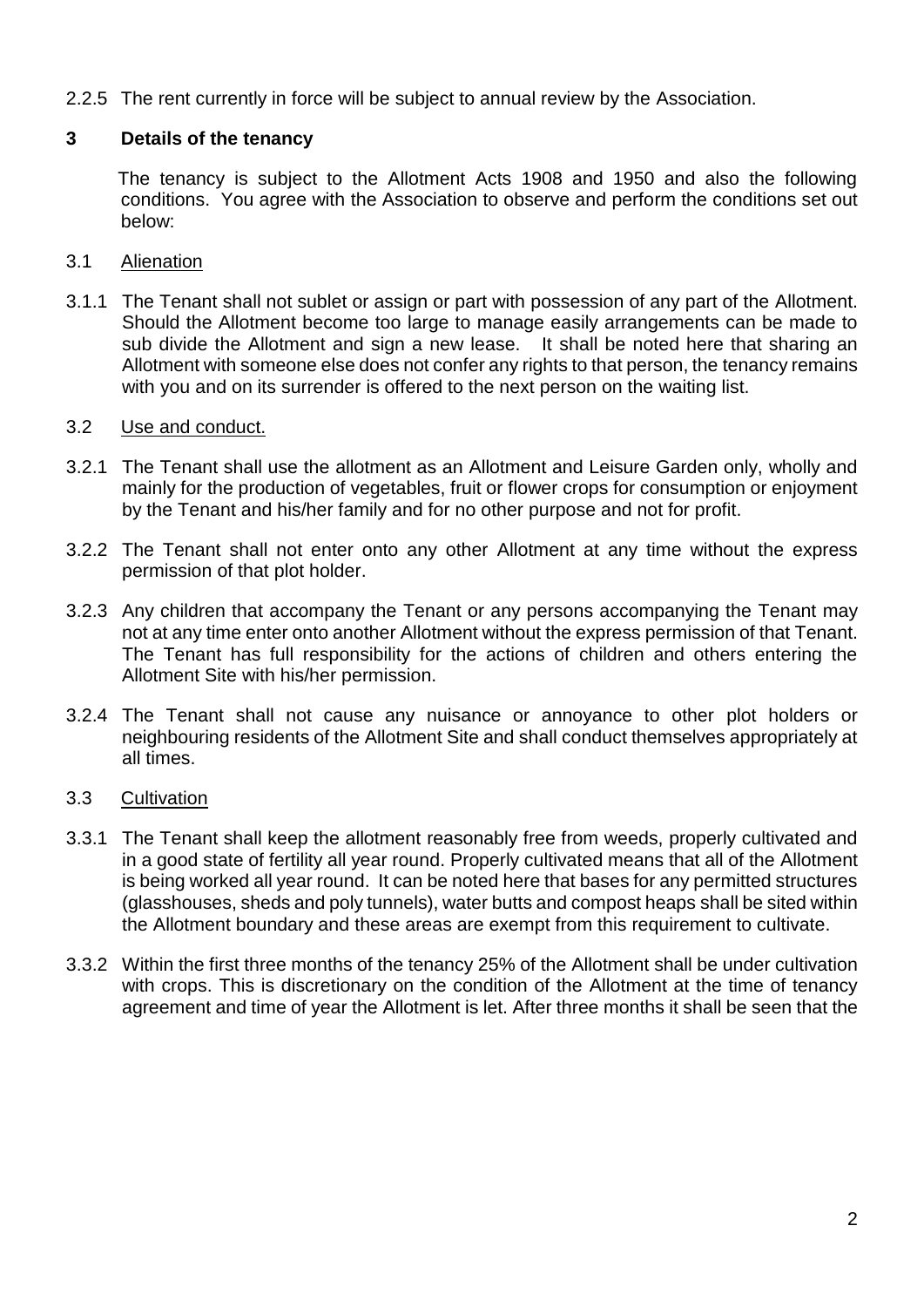allotment is regularly tended to, and showing signs of progress. The remainder of the Allotment shall be under cultivation with crops within twelve months.

- 3.3.3 The Tenant shall notify the Association of any change in circumstance which might temporarily prevent cultivation of the Allotment such as prolonged holiday, accident or illness.
- 3.3.4 Allotment boundaries
- 3.3.5 The Tenant shall keep all footpaths surrounding the Allotment in good condition, including mowing, weeding and keeping them free from obstructions.
- 3.3.6 The Tenant shall keep shrubs, plants and structures away from fences of adjoining premises by at least 50cm.
- 3.3.7 The Tenant shall maintain every hedge, tree, shrub or fruit bush that forms part of the Allotment on a regular basis.
- 3.3.8 Green waste, bonfires and rubbish
- 3.3.9 Tenants shall compost all green waste on their Allotment in self-built or ready-made containers.
- 3.3.10 All refuse emanating from cultivation that is not compostable shall be disposed of off site.
- 3.3.11 The Allotment shall be kept clean and tidy, which means that the Allotment must be kept free of rubbish, sheet plastic and old carpet, plastic bags, plants pots and other such containers that are no longer being used.
- 3.3.12 The Tenant must not deposit or allow other persons to deposit on the Allotment any refuse or decaying matter (except manure and compost in such quantities as may be reasonably required for use in cultivation).
- 3.3.13 Bonfires may only be lit on the Allotment with prior consent from the Association and following the guidelines for domestic bonfires issued by the Association on behalf of Environmental Health, the Council.
- 3.3.14 The Tenant shall not cut or prune any timber or other trees or take or sell or carry away any mineral or gravel or sand or earth or clay without first obtaining the Association's written consent.
- 3.4 Environment
- 3.4.1 The Tenant is to use their best endeavours to garden organically and encourage biodiversity.
- 3.4.2 The use of pesticides and insecticides shall be kept to an absolute minimum and Tenants shall ensure that they are not left unattended at any time.
- 3.4.3 The use and storage of chemicals shall be in compliance with the Control of Pesticides Regulation Act (amended 1997).
- 3.4.4 If using such pesticides and insecticides, the Tenant shall take all reasonable care to ensure that wildlife and adjoining Allotments hedges and trees and crops are not adversely affected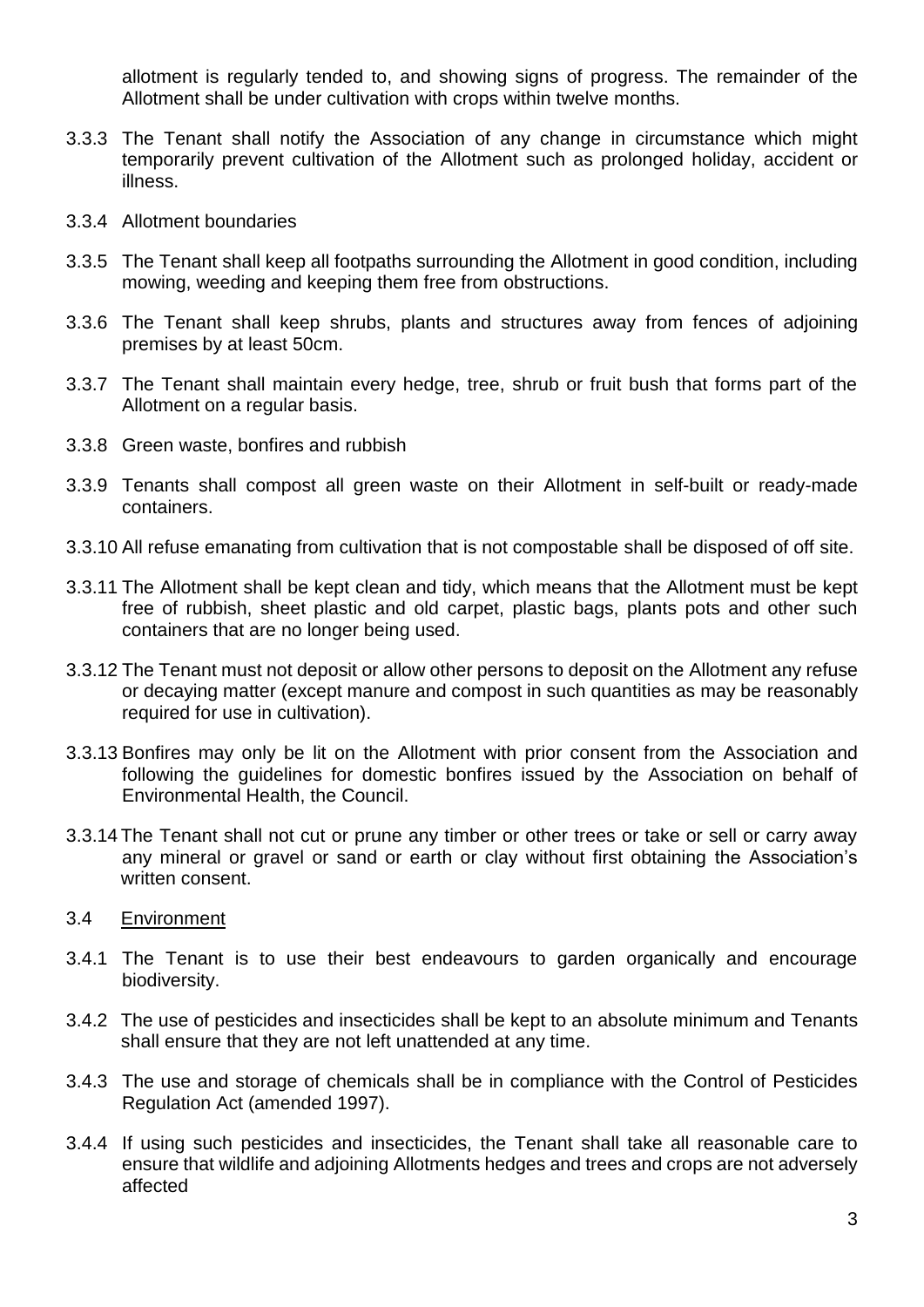- 3.4.5 The Tenant shall respect all wildlife that inhabits the Allotment and not to harm any species in any manner that is in violation to the Wildlife & Countryside Act 1981.
- 3.4.6 The Tenant shall practice water conservation techniques including utilizing covered water butts attached to sheds and greenhouses and consider mulching as a water conservation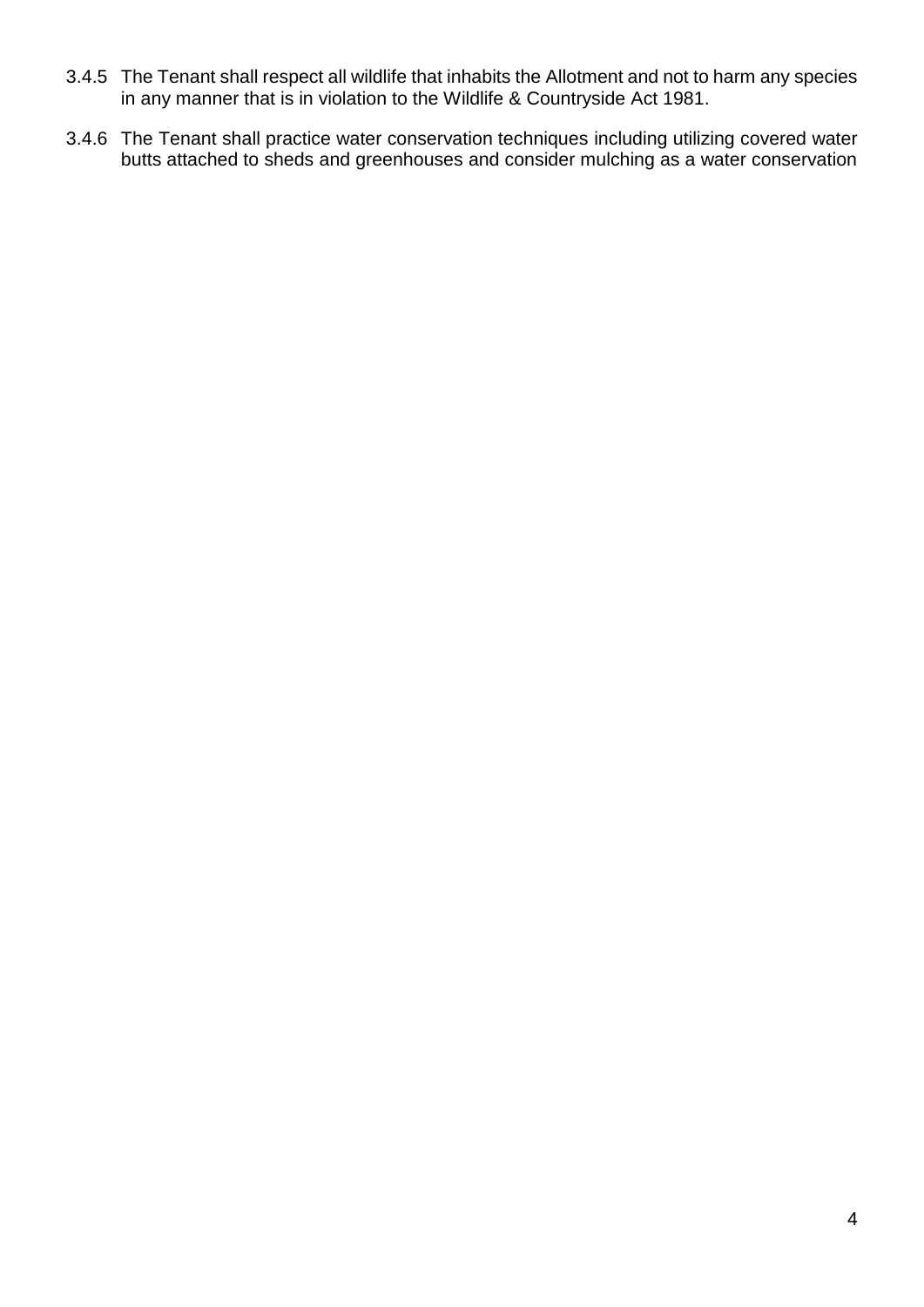practice. Hoses must not be attached to water troughs or grey water tanks provided on allotment sites.

- 3.5 Structures
- 3.5.1 Written consent from the Association is required to erect or place anything on the Allotment, including a shed, greenhouse and poly tunnel. Application forms are attached to this agreement.
- 3.5.2 Written consent from the Association is required to plant any trees which shall be on dwarf root stock. Application forms are attached to this agreement.
- 3.5.3 Permission will be granted, if all stipulations in the consent form are met, on the condition that the structures will be well maintained and that they do not interfere with neighbouring Allotment Tenants or residential properties.
- 3.5.4 If the Tenant is granted permission for a greenhouse or shed, a system of guttering shall be placed on a greenhouse roof or shed roof so as to collect rainwater in one or more water butts.
- 3.5.5 The Association can order the removal of any structure that has not been approved or is not well maintained.
- 3.5.6 The Tenant shall remove from the Allotment any broken or vandalised items such as glass from greenhouses and cold frames.
- 3.5.7 The Tenant shall be aware that anything that is placed on the allotment is not covered against theft, vandalism or storm damage by the Association's insurance policy. The Association is not liable for loss or damage to property.
- 3.5.8 The Tenant shall not enclose the Allotment with any form of fencing or use barbed wire in any circumstance.
- 3.6 Livestock
- 3.6.1 Written consent is required from the Association to keep hens or rabbits on an Allotment. Application forms are attached to this agreement.
- 3.6.2 Consent will only be given provided that the livestock is not prejudicial to human health or animal welfare or a nuisance to surrounding Allotment Tenants or residents. Applications forms are attached to this agreement and stringent animal welfare conditions apply.
- 3.6.3 Minimum standards in the Guidelines for Keeping Hens and Rabbits on Allotments issued by the Association, with regards to housing, food, water, animal husbandry, health and welfare shall be met.

## 3.7 Dogs

3.7.1 No animals are to be brought onto the Allotment Site, except for dogs on leads.

## 3.8 Adverts

3.8.1 Tenants shall not erect any notice or advertisement on the Allotment, the fence or on the gates to the Allotment Site.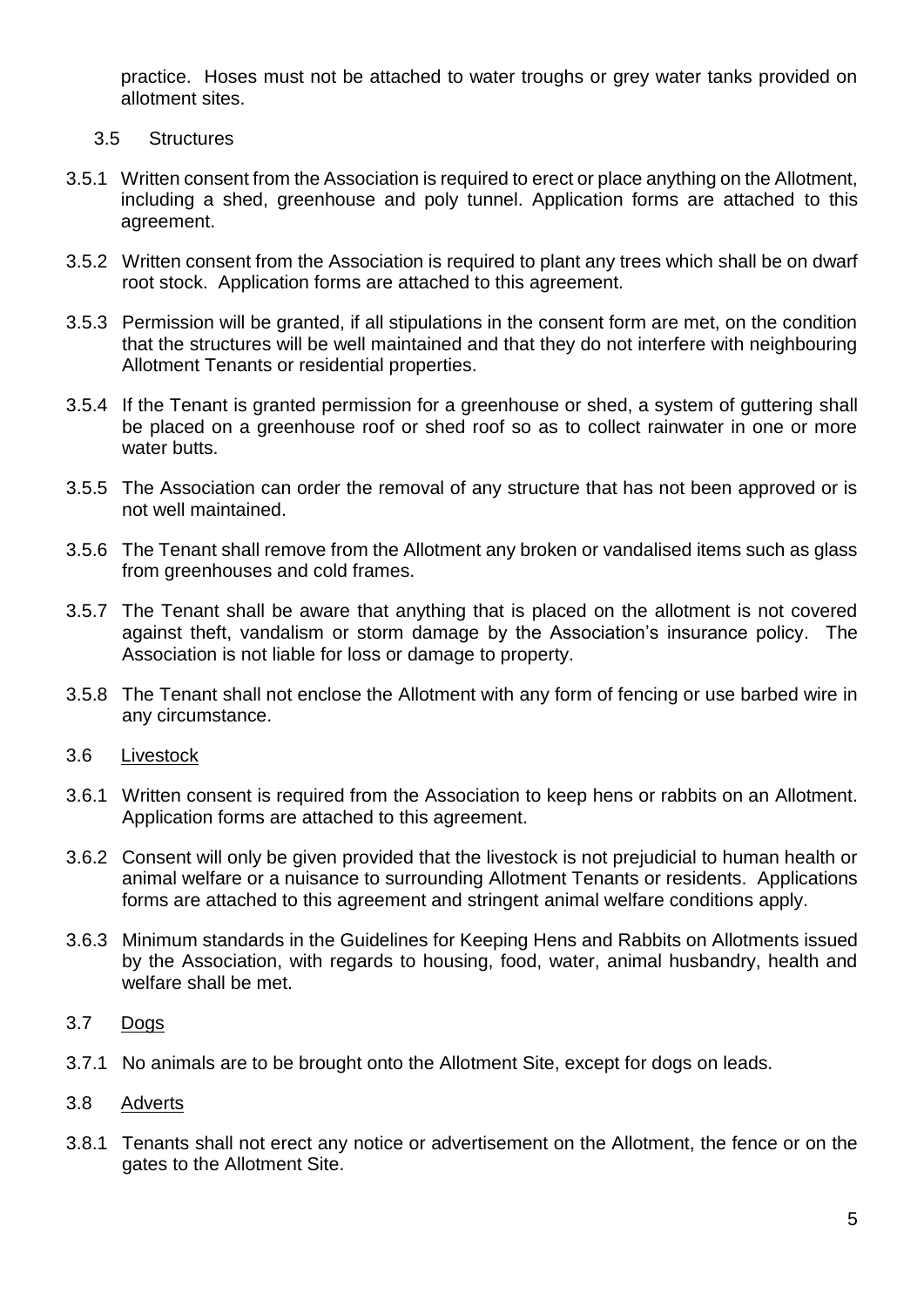# 3.9 Cars

Motor vehicles are permitted on the Allotment sites at Broadwater Crescent and Digswell Nursery, where Tenants may drive onto the Allotment Site and park if space is available. Parking is not permitted on the Allotments themselves.

# 3.10 Security

- 3.10.1 The Tenant is responsible for keeping the entrance gate closed and locked after entering and leaving the Allotment Site.
- 3.10.2 The Association has the right to refuse admittance to any person other than the Tenant or a member of their family, unless accompanied by the Tenant or member of the family.
- 3.10.3 In the unfortunate cases of vandalism or thieving on the allotments the Association is not liable.

## 3.11 Tenants' circumstances

- 3.11.1 Prospective tenants shall be residing in the borough to be offered an Allotment or in order to go on the waiting list for an Allotment to be offered.
- 3.11.2 In periods of high demand for allotments residents are only entitled to one Allotment per household. A period of high demand is when the number of people waiting for an Allotment on any one of the borough's sites is more than 25% of the total Allotments available across the borough.
- 3.11.3 The Tenant shall inform the Association immediately of any change of address or contact details.
- 3.11.4 Any notice given by the Association in respect of this agreement shall be sufficient if sent by post to the last known postal address of the Tenant.

# 3.12 Disputes

3.14.1 Any dispute between yourself and another Tenant or adjoining householder shall be referred to the Association whose decision on the matter shall be final.

# **4 Enforcement of the tenancy**

- 4.1 For the purposes of management and maintenance the Association can at any time enter the Allotment to carry out inspections.
- 4.2 If this tenancy is breached the **28 Day Notice to Quit Enforcement Process** is started and "Enforcement Notice 1" is sent to the Tenant through the post. This notice requires the Tenant to contact the Association to state their intention to continue with the Allotment and then remedy their breach of the tenancy within 14 days. The Association will inspect the Allotment after 14 days to ensure that the breach is remedied. If within 14 days the Tenant does not respond either by remedying the breach or contacting the Association to discuss any extenuating circumstances, the Association will send through the post an "Enforcement Notice 2" giving the Tenant a further 14 days to remedy the breach of tenancy or advise of any extenuating circumstances. If, within the further 14 day period the Tenant does not respond either by remedying the breach or contacting the Association to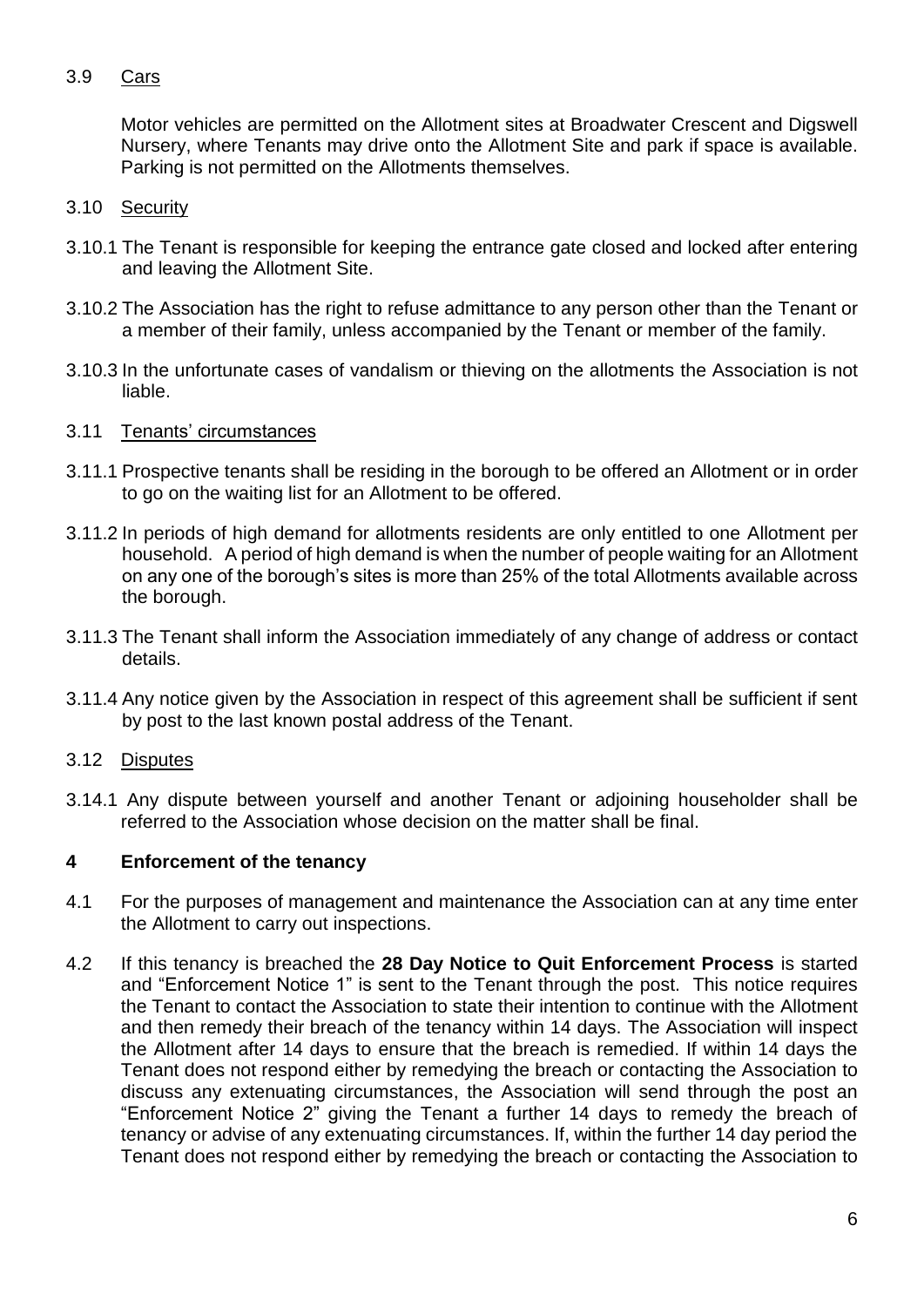discuss any extenuating circumstances, the Association will automatically terminate the tenancy.

4.3 The 28 Day Notice to Quit Enforcement Process can be stopped at any time providing the breach of tenancy is remedied.

## **5 Termination of the tenancy**

- 5.1 The tenancy of the Allotment shall automatically cease in any one of the following circumstances:
- 5.1.1 On the death of a Tenant.
- 5.1.2 On the rent or any part of it being in arrears for more than 40 days.
- 5.1.3 If the Tenant has not responded to the Association or remedied their breach of tenancy during the 28 Day Notice to Quit Enforcement Process.
- 5.2 A Termination letter will be sent to the Tenant stating the reasons why the tenancy has been terminated and that they have 10 days to remove their belongings (gardening tools, shed, greenhouse etc., unless otherwise agreed by the Association) and any crops from the Allotment and return the key and tenancy agreement to the Association.
- 5.3 The Tenant shall be available to meet the Association for one final inspection if required.
- 5.4 Only when the Association is satisfied that the Allotment has been left tidy, free from excessive weeds and general waste will the Association determine the agreement.
- 5.5 In the event that the Tenant refuses or is unable to undertake the work necessary to return the Allotment with all possessions and rubbish removed first the Association will do the necessary work and reclaim the costs incurred from the Tenant.
- 5.6 The Association will not reimburse for crops that remain or property that is left on the Allotment after the tenancy has ended, or for any improvements made to the Allotment.
- 5.7 Upon the termination for whatever reason of the Management Agreement (between the Association and the Council), the Council shall manage the Allotment Site and the Allotment tenancy until such time as a new manager is appointed or the decision of the Council is resolved to terminate your tenancy giving you at least one month's written notice of such terminate.

## **6 Tenancy review & amendments**

The Association reserves the right to review and amend if necessary the forgoing rules and regulations at any time.

| SIGNED by the said |                      |  |
|--------------------|----------------------|--|
| (Allotment Tenant) | (LAA representative) |  |
|                    |                      |  |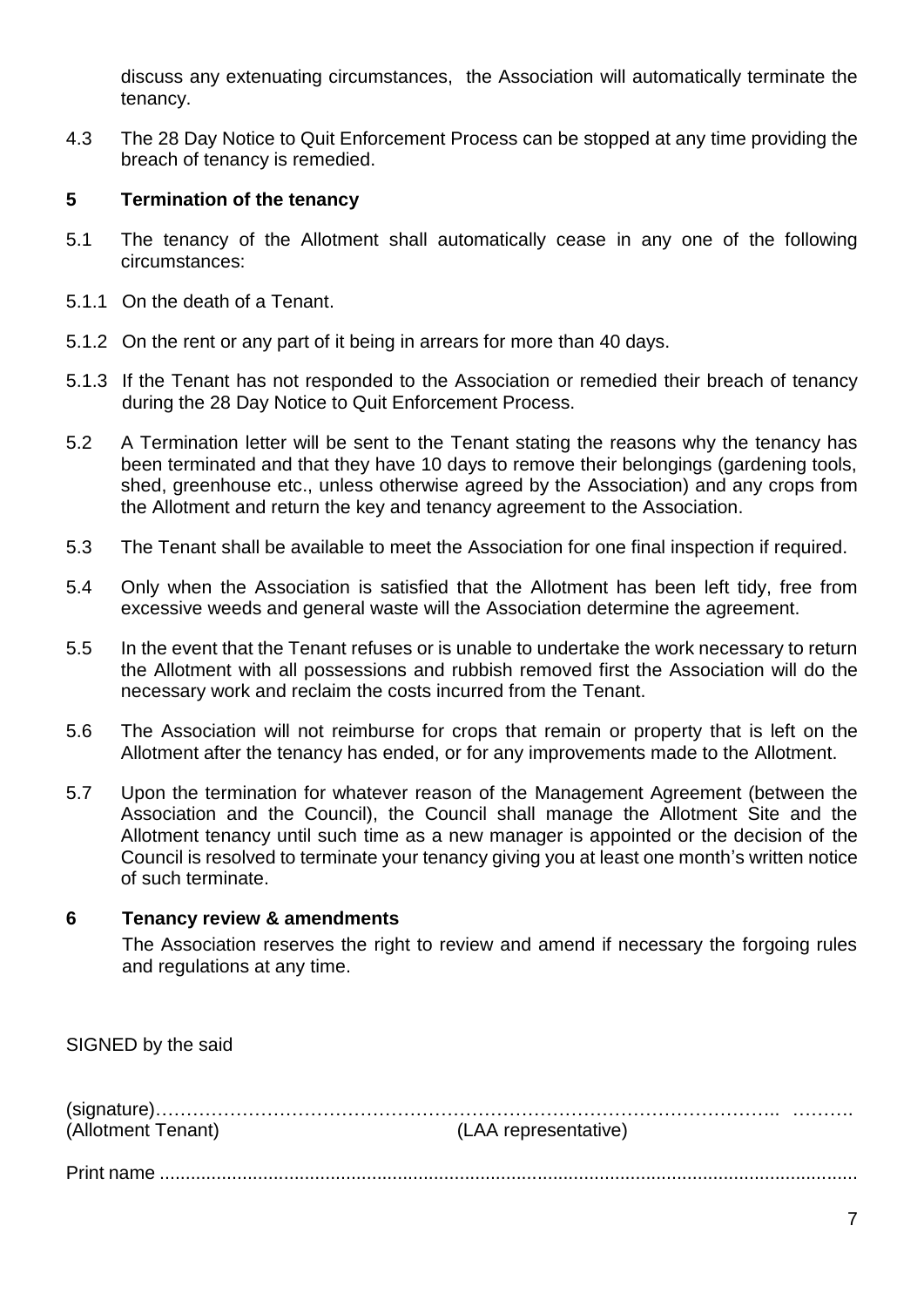## **THE LONGCROFT ALLOTMENT ASSOCIATION RULES**

- **1. Name.** The name of the Association shall be: The Longcroft Allotment Association.
- **2. Objects.** The objects of the Association shall be:
	- 2.1 To promote the interests of allotment holders and gardeners and to take joint action for the benefit of its members.
	- 2.2 To co-operate with any committee set up by the Government, Local Authority and other bodies to further the interests of its members.
	- 2.3 To conduct negotiations in respect of land.
	- 2.4 To take such steps as may be required by the Local Authority for the good management and cultivation of allotments.
	- 2.5 To protect members' allotments from damage, trespass or theft.
	- 2.6 To arrange for instruction in horticulture: also lectures, discussions, exhibitions and competitions and to distribute literature.

## **3. Members of the Association shall consist of:**

- 3.1 Classes of Members:
- a) Allotment Tenant Members any person renting an allotment managed by the Longcroft Allotment Association and whose application has been approved by the Committee.
- b) Affiliated Societies another society may affiliate to the Association in accordance with an agreement to be drawn up by the Committee.
- c) Honorary Members the Committee may, at its discretion, invite individuals to become Honorary Members of the Association. An Honorary Member may not hold office in the Association.
- 3.2 Data Protection Act 1984

Members shall agree to their personal data relating to their membership of the Association only to be stored and used on a computer by the Secretary or another nominated person, for the purpose of the Association only, and in accordance with Section 33(2) (a) of the above act.

# **4. Subscriptions**

Every Allotment Tenant Member shall pay an annual subscription as determined by the Committee from time to time. The subscription is to include the affiliation fee to the National Society of Allotment and Leisure Gardeners Ltd.

# **5. Arrears.**

Any member who is one month in arrears with his subscription shall be held to have ceased to be a member, unless there are special extenuating circumstances.

# **6. Organisation.**

- 6.1 The affairs of the Association shall be conducted by a Committee of Management of not less than seven members, the majority of whom shall be allotment tenant members.
- 6.2 The Officers shall be a Chairman, Secretary and Treasurer together with two auditors who shall (with the exception of the auditors) be members of the Committee.
- 6.3 The Officers and Committee shall retire at the Annual General Meeting but shall be eligible for re-election.
- 6.4 Unless otherwise determined, the Quorum at Committee meetings shall be not less than four members.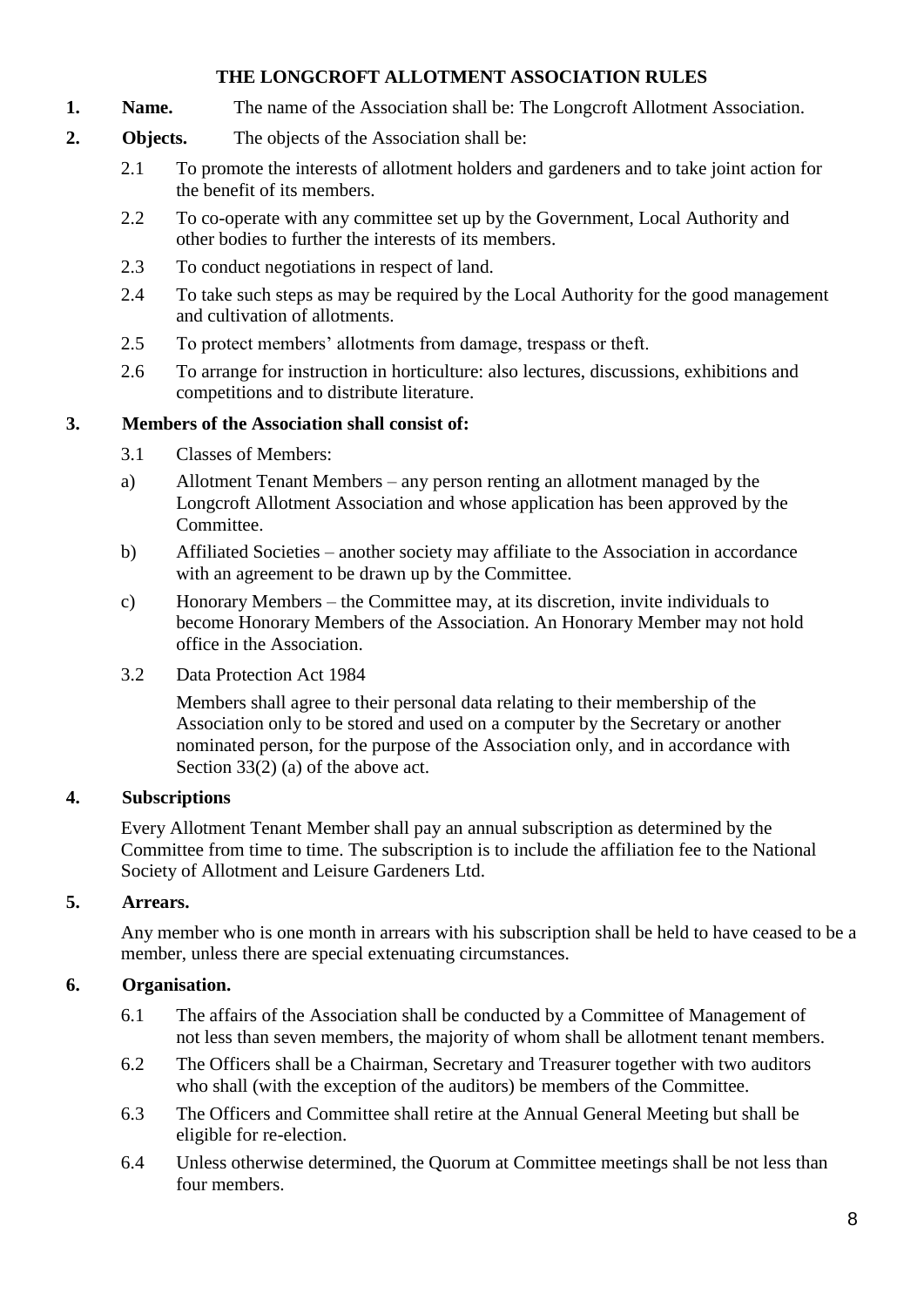6.5 The Committee shall have the power to co-opt other members onto the Committee from time to time, but they shall retire at the next Annual General Meeting.

# **7. Voting Rights.**

- 7.1 Allotment Tenant Members and Honorary Members shall have full voting rights. Allotment Tenant Members only shall be eligible for membership of the Management Committee.
- 7.2 Members of affiliated societies may participate in all the functions of the Association but shall not have voting rights.

# **8. General Meetings.**

The Annual General Meeting, at which the audited accounts and the Secretary's Report shall be submitted, and the Officers for the ensuing year elected, and other general meetings shall be held at such times as the Committee or a general meeting shall determine. Ten members shall form a quorum, and in the case of equal voting, the Chairman shall have a casting vote. Special general meetings shall be called on the requisition in writing of at least ten members.

## **9. Discussions at meetings.**

No party political or sectarian discussions shall be raised or resolutions proposed, either at any Committee or general meeting of the Association.

## **10. Funds.**

The Committee shall open a Banking Account in the name of the Association. All monies received from any source on behalf of the Association shall be paid into such account. Cheques shall be signed by the Treasurer and one duly authorised member of the Committee.

## **11. Audit.**

There shall be appointed two auditors, who are not members of the Committee, to audit the accounts and submit their report to the Annual General Meeting.

## **12. Affiliation.**

The Association shall nominate two of their members to be their representatives at meetings of the National Society of Allotment and Leisure Gardeners Ltd. And its subsidiary bodies, and shall agree to pay such annual affiliation contribution as may from time to time be prescribed by the National Society.

## **13. Offences.**

The Committee may terminate the membership of a member whose conduct is proved to their satisfaction to be detrimental to the interests of his fellow members. Any charge against a member must be communicated in writing. Appeal from a decision of the Committee may be made to a special general meeting on the requisition in writing to ten members.

## **14. Conversion, dissolution, etc.**

The Association may be converted into a registered society, or may be dissolved, or these rules may be amended by a two thirds majority at a general meeting, of which fourteen days' notice shall be given. The objects for which the meeting is called shall be stated in the notice convening the meeting.

## **15. Matters not provided for.**

Any matters not provided for in these rules shall be dealt with by the Committee at its discretion.

(updated 2017)